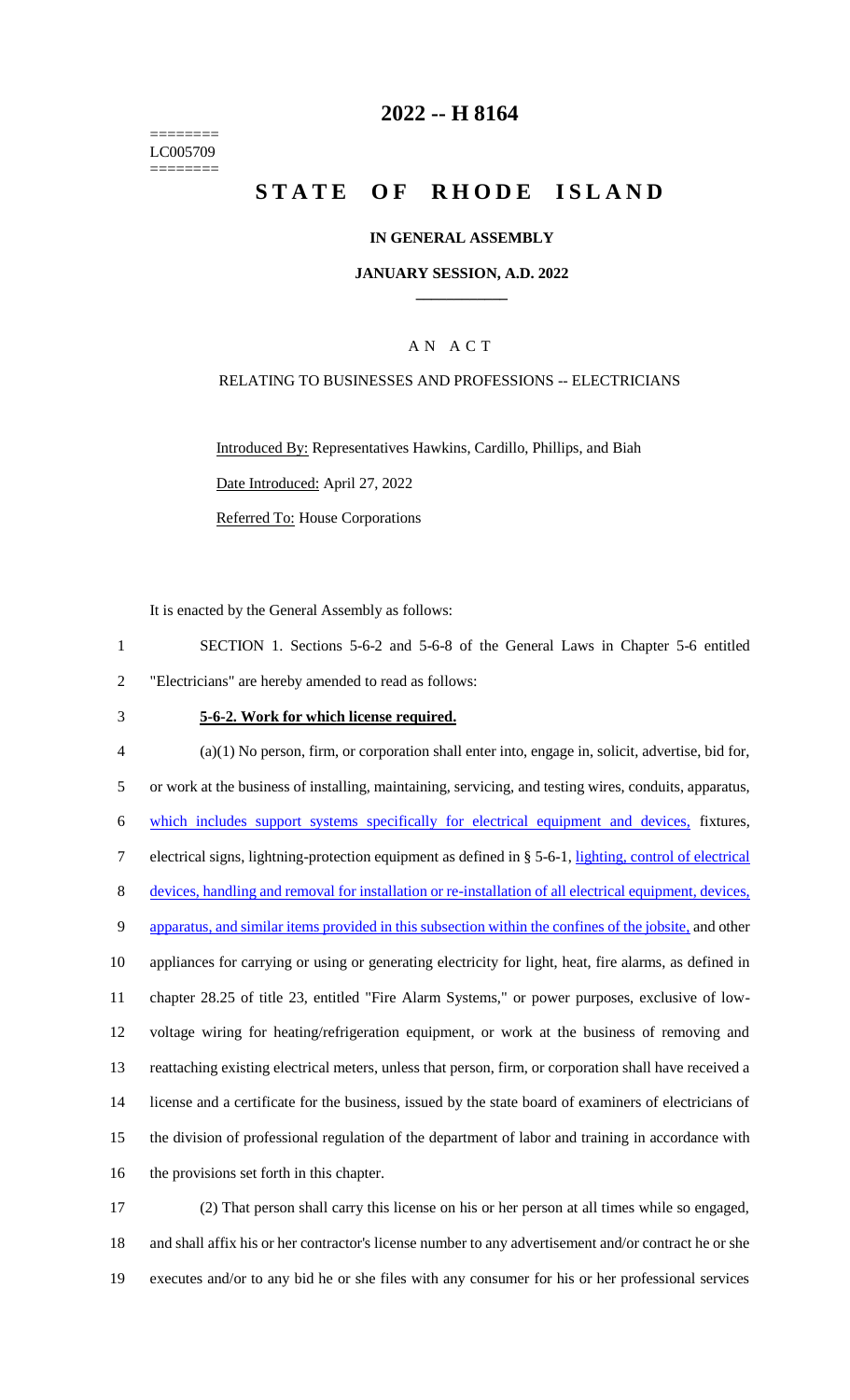and to any applicable permit required for the performance of those services.

 (b) Any person, firm, or corporation that is required to apply for a permit from a local building official for any work required to be performed by a person licensed under the provisions of this chapter shall cause the work to be performed by a person licensed under the provisions of this chapter; provided, that the provisions of this section, except the provision regarding removing and reattaching existing electrical meters, shall not apply to owner-occupied, single-family homes.

## **5-6-8. Contractor's certificates/licenses.**

 (a) Electrical contractor's license. A Certificate A shall be issued to any person, firm, or corporation, qualified under this chapter, engaging in, or about to engage in, the business of 10 installing, maintaining, servicing, and testing electrical wires, conduits, apparatus, which includes 11 support systems specifically for electrical equipment and devices, fixtures, fire alarm and safety 12 communication systems, and other electrical appliances, lighting, control of electrical devices, 13 handling and removal for installation or re-installation of all electrical equipment, devices, 14 apparatus, and similar items provided in this subsection within the confines of the jobsite, excluding low-voltage wiring for heating, ventilating, and air conditioning equipment. The certificate shall specify the name of the person, firm, or corporation applying for it and the name of the person, who in the case of a firm is one of its members, and in the case of a corporation, is one of its officers, passing the examination by which he or she or it is authorized to enter upon, or engage in, business as prescribed in the certificate. The holding of a Certificate A does not entitle the holder individually to engage in or perform the actual work of installing, maintaining, servicing, and testing electric wires, conduits, or appliances as previously described in this chapter, but entitles him or her to conduct business as an electrical contractor.

 (b) Burner contractor's license. A Certificate E shall be issued to any person, firm, or corporation qualified under this chapter and engaged in, or about to engage in, the business of a burner contractor as defined in § 5-6-1. The certificate shall specify the name of the person, firm, or corporation applying for it and the name of the person who, in the case of a firm is one of its members, and in the case of a corporation is one of its officers, passing the examination, by which he or she or it is authorized to enter upon, or engage in, business as prescribed in the certificate. The holding of a Certificate E does not entitle the holder individually to engage in or perform any work on, or in connection with, electric wires, conduits, and appliances as previously described in this chapter, but entitles the holder to contract to do that work, to the extent permitted in this chapter, through the employment of burnerpersons holding a Certificate F. A burner contractor who is the holder of a Certificate A is not required to obtain a Certificate E.

(c) Fire alarm contractor's license. A Certificate AF shall be issued to any person, firm, or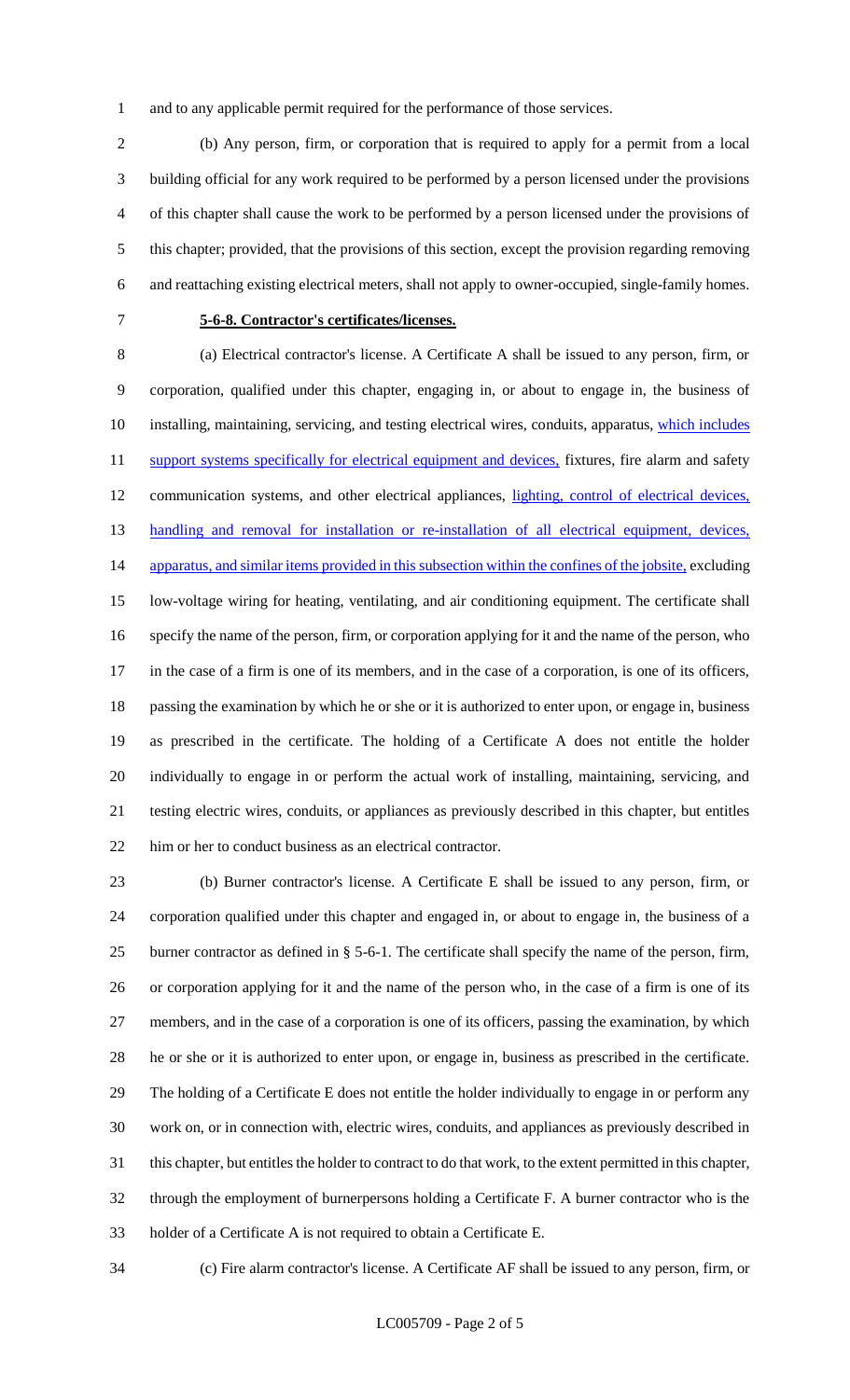corporation qualified under this chapter and engaged in, or about to engage in, the business of a fire alarm contractor as defined in § 5-6-1. The certificate shall specify the name of the person, firm, or corporation applying for it and the person who, in the case of a firm is one of its members, and in the case of a corporation is one of its officers, passing the examination by which he or she or it is authorized to enter upon, or engage in, business as prescribed in the certificate. The holding of a Certificate AF does not entitle the holder individually to engage in, or perform and work on, or in connection with, electric wires, fire alarm wires, conduits, and appliances as previously described in this chapter, but entitles the holder to contract to do that work to the extent permitted in this chapter through the employment of fire alarm installers holding a Certificate BF. A contractor who is the holder of a Certificate A is not required to obtain a Certificate BF.

 (d) Electrical sign contractor's license. A Certificate SCF shall be issued to any person, firm, or corporation qualified under this chapter and engaged in or about to engage in the business of electrical sign installations, as defined in § 5-6-1.

 (e) Lightning-protection contractor. A Certificate LPC shall be issued to any person, firm, or corporation qualified under this chapter and engaged in, or about to engage in, the business of lightning-protection contractor as defined in § 5-6-1. The Certificate LPC shall specify the name of the person, firm, or corporation applying for it and the person, who in the case of a firm, is one of its members, and in the case of a corporation, is one of its officers, passing the examination by which he or she or it is authorized to enter upon or engage in business as prescribed in the certificate. The holding of a Certificate LPC does not entitle the holder individually to engage in, or perform and work on, or in connection with, the installation of lightning-protection equipment as defined in 22 § 5-6-1, unless that individual also holds a Certificate LPI, but entitles the holder to contract to do that work to the extent permitted in this chapter through the employment of lightning-protection installers holding a Certificate LPI.

 (f) Sign renovation electrical license. A certificate SRL shall be issued to any person, firm, or corporation qualified under this chapter and engaged in, or about to engage in, the business of sign renovation or installation of signs when such renovation or installation requires the removal or installation of no more than three (3) wires.

 (g) Renewable energy professional. A Certificate REP shall be issued to any person, firm, or corporation, qualified under this chapter, engaged in or about to engage in the business of installing eligible renewable energy technologies as defined in § 39-26-5. All renewable energy electrical work, including installing, connecting, maintaining, servicing, and testing all electrical wires, conduits, and apparatus; mounting the modules to the mounting racks; mounting the inverters; and tying the inverters into the main electrical panels, shall be done by a licensed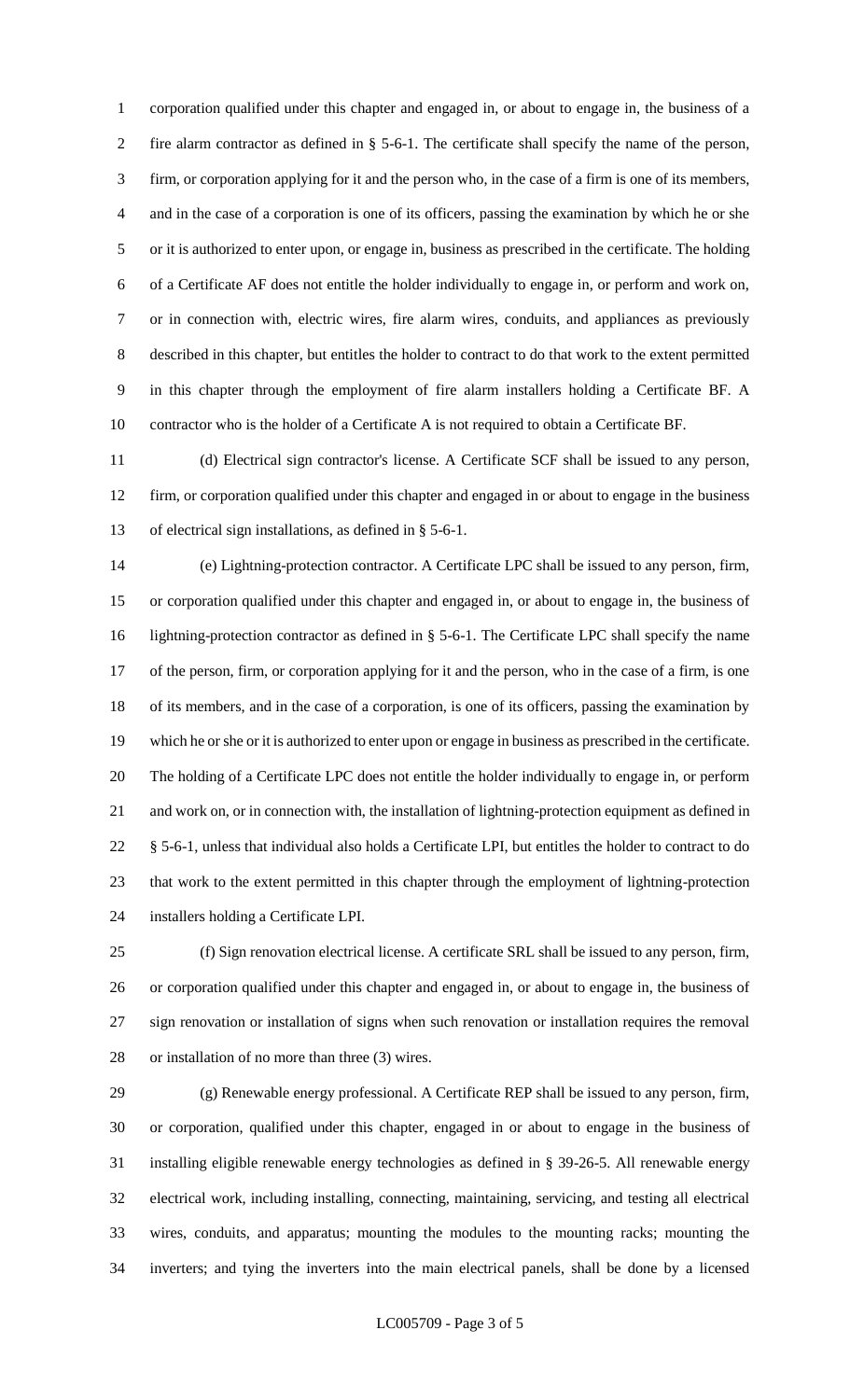electrician. Ancillary non-electrical, renewable energy work, such as advertising services; 2 distribution of palletized materials to final location area of installation including photovoltaic 3 modules to the mounting racks; and installing the ground and rooftop support brackets and ballast for rack systems, may be done by any person, firm, or corporation holding a Certificate REP. The Certificate REP shall specify the name of the person, firm, or corporation applying for it and the name of the person, who in the case of a firm is one of its members, and in the case of a corporation, is one of its officers, meeting the requisite education and experience as established in § 5-6-11, by which he or she or it is authorized to enter upon, or engage in, business as prescribed in the certificate. The holding of a Certificate REP entitles the holder to contract to do that work to the extent permitted in this chapter.

 The installation, mechanical fastening, and conjoining of listed solar sheathing systems that are ten kilowatts (10 kw) or less on residential structures as defined by the Rhode Island one- and two-family dwelling code may be performed by a registered contractor who or that has been issued a renewable energy professional certificate (Certificate REP) as defined in § 5-6-11(e) and above referenced. However, said residential solar sheathing system shall be connected to the electrical system from the roof edge and energized by a Rhode Island licensed electrician working 17 in compliance with this chapter. Additionally, the residential solar sheathing systems noted must be listed and labeled by UL or other recognized electrical device certification organization, identified and acceptable by the authority having jurisdiction.

SECTION 3. This act shall take effect upon passage.

======== LC005709 ========